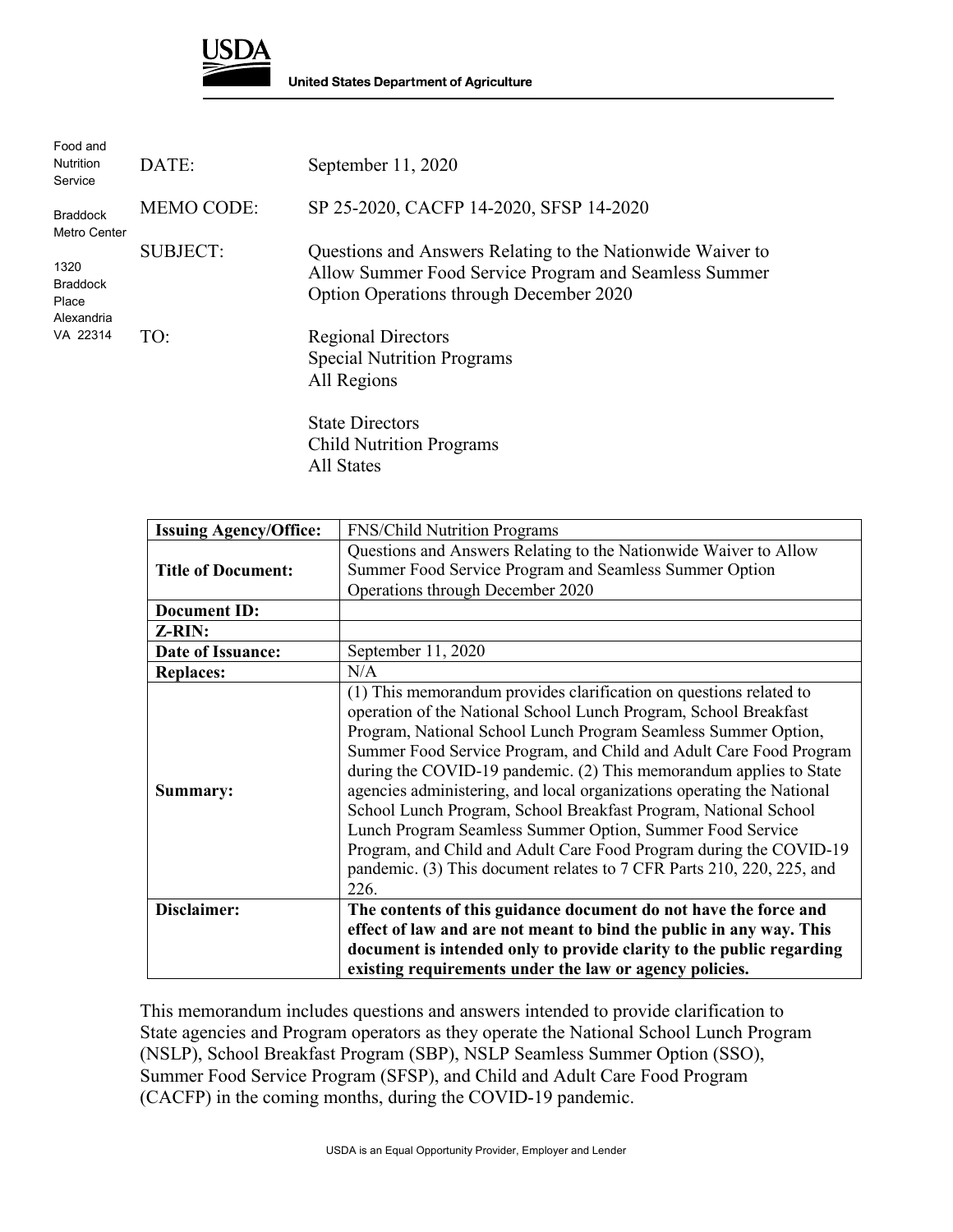Pursuant to the Families First Coronavirus Response Act of 2020 (P.L. 116-127), and based on the exceptional circumstances of this public health emergency, the Food and Nutrition Service (FNS) has issued several nationwide waivers and has exercised existing statutory and regulatory authorities to support access to nutritious meals while minimizing potential exposure to the novel coronavirus. Additional information on the FNS Response to COVID-19 is available at [https:/www.fns.usda.gov/disaster/pandemic/covid-19.](https://www.fns.usda.gov/disaster/pandemic/covid-19)

FNS appreciates the exceptional effort of State agencies and local Program operators working to meet the nutritional needs of child and adult participants during a challenging time. State agencies are reminded to distribute this memorandum to Program operators immediately. Program operators should direct any questions concerning this guidance to their State agency. State agencies with questions should contact the appropriate FNS Regional Office.

Sincerely,

ang mFQ

Angela M. Kline **Director** Policy and Program Development Division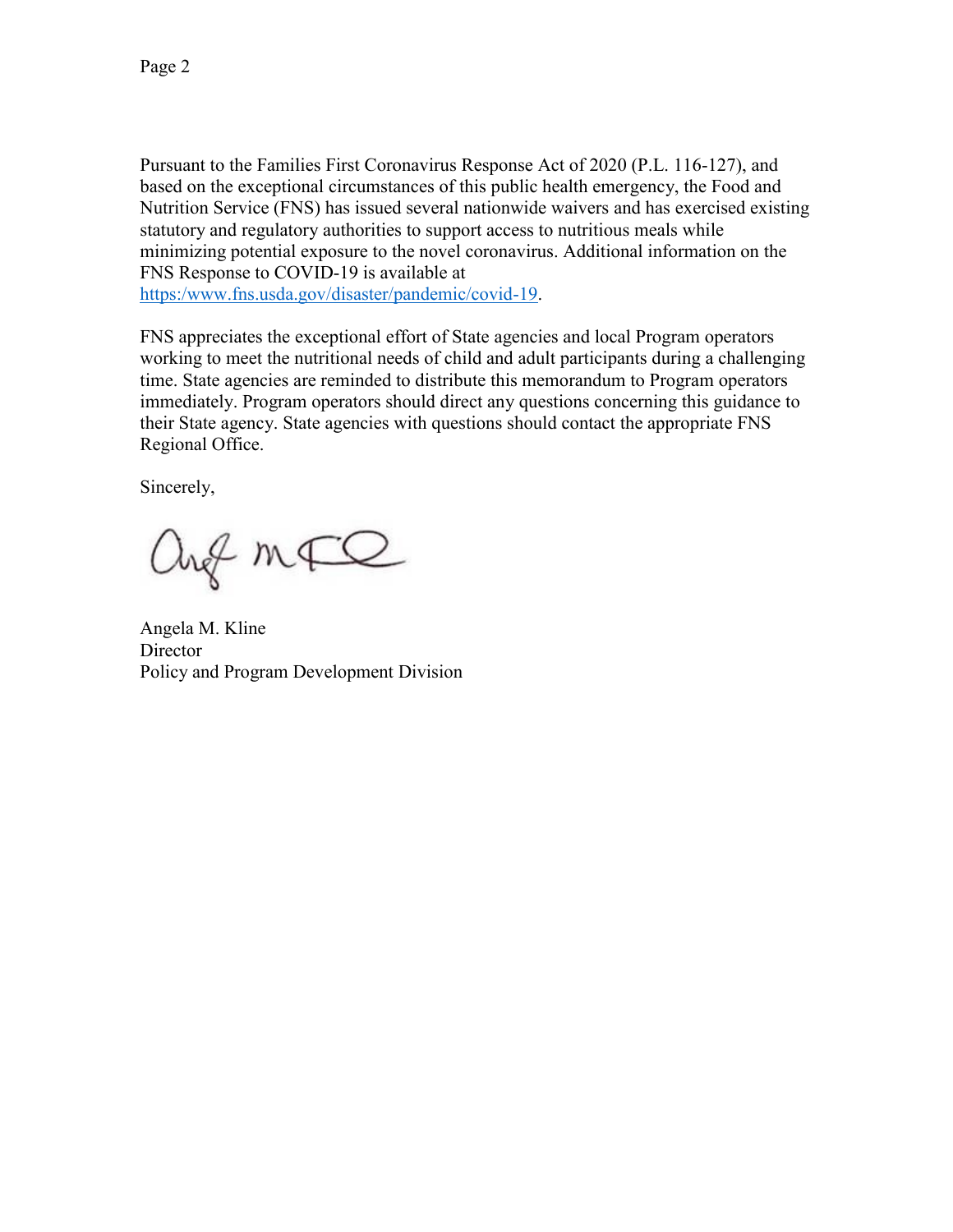# **Questions and Answers**

### **1. Which Child Nutrition Programs may school food authorities (SFAs) and sponsors operate during the waiver period?**

SFAs may operate the National School Lunch Program (NSLP) and the School Breakfast Program (SBP), the Seamless Summer Option (SSO), and/or the Summer Food Service Program (SFSP). SFAs also may operate the at-risk afterschool component of the Child and Adult Care Food Program (CACFP) concurrently with any of the Programs previously mentioned. Non-SFA sponsors may operate the SFSP. Sponsors also may operate the at-risk afterschool meals component of the CACFP concurrently with the SFSP.

Please note that all Program eligibility and operating requirements continue to apply unless specifically waived.

### **2. Can the at-risk afterschool meals component of the CACFP operate simultaneously with SFSP/SSO?**

Yes. The at-risk afterschool meals component of the CACFP, which operates during the regular school year, may operate simultaneously with the SFSP/SSO during implementation of Waiver #56. As noted in *SP 13, CACFP 07, SFSP 06-2020, Child Nutrition Program Nationwide Waivers: Questions and Answers*, 2020, April 11, 2020, [https://www.fns.usda.gov/cn/covid-19/nationwide-waivers-qas,](https://www.fns.usda.gov/cn/covid-19/nationwide-waivers-qas) Program operators may participate in multiple Programs. However, under no circumstance may children receive more than the number of reimbursable meals allowed in each Program for which they are eligible.

For more information on the operation of the at-risk afterschool meals component of the CACFP, see Question 15 in *SP 14, CACFP 08, SFSP 07-2020: Child Nutrition Program Meal Service during Novel Coronavirus Outbreaks: Questions and Answers #3*, issued April 11, 2020, [https://www.fns.usda.gov/cn/covid-19/meal-service](https://www.fns.usda.gov/cn/covid-19/meal-service-during-novel-coronavirus-outbreaks-qas)[during-novel-coronavirus-outbreaks-qas.](https://www.fns.usda.gov/cn/covid-19/meal-service-during-novel-coronavirus-outbreaks-qas)

# **3. Which SFSP/SSO sponsor types should State agencies prioritize when approving new sponsors?**

State agencies must avoid duplication of services in particular areas. Under section 13 of the Richard B. Russell National School Lunch Act at 42 U.S.C. 1761(a)(4)(A) and 7 CFR 225.6(b)(5), State agencies must use the following priority system in approving applicants that propose to serve the same area or the same children:

- 1. SFAs;
- 2. Public agencies and private nonprofit organizations that have participated in SFSP previously;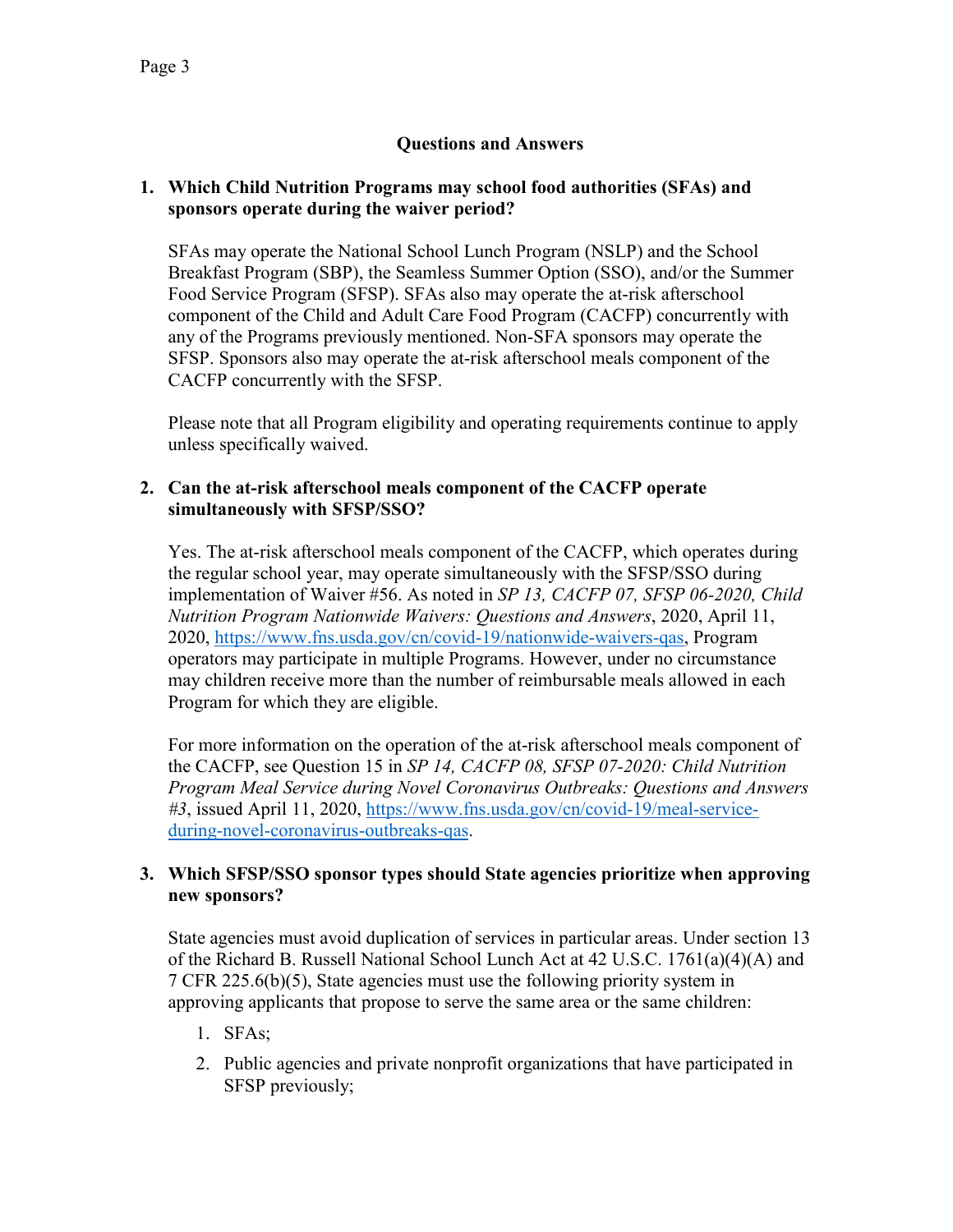- 3. New public agencies; and
- 4. New private nonprofit organizations.

If two or more sponsors apply to serve the same area,  $7 \text{ CFR } 225.6(b)(v)$  requires State agencies to make a determination on a case-by-case basis and consider the resources and capabilities of each applicant. Additionally, when approving sites, 7 CFR 225.6(d)(ii) requires State agencies to ensure that sites are not duplicating services within the SFSP and SSO programs.

Therefore, if an SFA meeting program requirements seeks approval to provide meals through the SFSP or SSO, the State agency should only consider approval of other applicants if there is a clear gap in service that the non-SFA applicant proposes to cover, and that services will not be overlapping. As a result of these requirements, some sponsors, even those that were operating during summer 2020, may be required to discontinue operations. As State agencies move forward in the school year with SFSP and SSO operations, it is critical that the State agency recognize the importance of maintaining integrity in all of the Programs and target resources appropriately.

### **4. May SFSP sponsors amend their applications to reflect continuation of operations through December 31, 2020, or should they submit a new application to determine which sites can operate SFSP/SSO?**

The State agency has discretion with regard to the process used to extend SFSP/SSO applications and FNS encourages use of streamlined application extension processes for sponsors that were previously approved for summer 2020. However, please note that this extension process must include updating the period of meal service operations and any other changes necessary to reflect school year operations, such as site locations.

However, State agencies are not required to approve all SFSP/SSO sponsors for extended operation. When reviewing applications, State agencies should consider the priorities for approving sponsors and sites that are addressed in Question 3.

### **5. Can State agencies approve new SFA applications using a streamlined SFSP/SSO application process?**

Yes, for experienced sponsors and sites. The SFSP regulations at  $7 \text{ CFR } 225.6(c)(3)$ provide a streamlined application process for State approval of experienced sponsors in good standing, including SFAs that administer the NSLP or SBP. This process is further outlined in *SP 07, SFSP 04-2013 – REVISED: Summer Feeding Options for School Food Authorities*, issued November 23, 2012, [https://www.fns.usda.gov/cn/summer-feeding-options-school-food-authorities.](https://www.fns.usda.gov/cn/summer-feeding-options-school-food-authorities)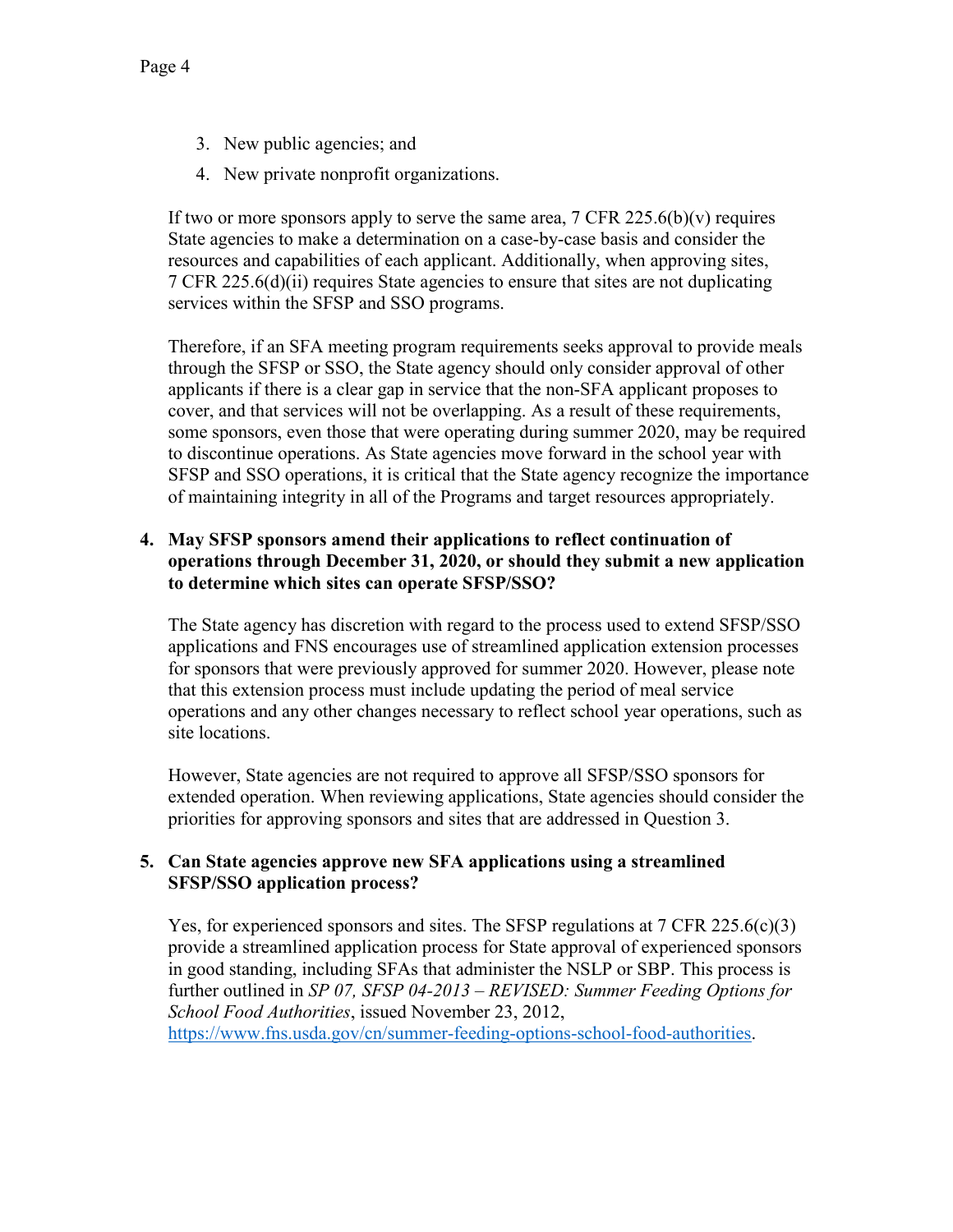# **6. If an SFA that opts to participate under Waiver #56 served meals through NSLP/SBP between the beginning of school year 2020–2021 and December 31, 2020, may they claim those meals under SFSP/SSO instead?**

Yes. When submitting their claim for meals served between the beginning of school year 2020–2021 and December 31, 2020, SFAs which have been approved to participate in SSO/SFSP pursuant to Waiver #56 may claim meals served under SFSP or SSO rather than through NSLP/SBP. States may reimburse SFAs for these meals at the free rate through SFSP or SSO. However, any student who paid for their meals must receive a refund for their meal payments.

## **7. May State agencies reimburse SFSP sponsors for meals that were served before the sponsor was notified of written approval for participation in the Program?**

Yes. Under *COVID-19: Child Nutrition Response #57: Nationwide Waiver to Allow Reimbursement for Meals Served Prior to Notification of Approval and Provide Flexibility for Pre-Approval Visits in the Summer Food Service Program,* September 11, 2020, State agencies may reimburse newly approved SFSP sponsors for meals served prior to written approval notification. This will enable newly approved sponsors to more quickly transition to SFSP.

Additionally, during the initial COVID-19 emergency response, FNS inadvertently neglected to allow State agencies to reimburse new SFSP sponsors for meals served prior to their written approval. Therefore, as part of the above referenced waiver, State agencies may reimburse approved SFSP sponsors for allowable meals served during the initial COVID-19 emergency response through August 30, 2020, but that were served prior to their written approval to operate SFSP.

# **8. May an SFA choose to participate under NSLP/SBP instead of SFSP/SSO?**

Yes. SFAs may choose to operate NSLP/SBP. Waiver #56 does not require SFAs to transition to SFSP/SSO. SFAs that operate NSLP/SBP may choose to follow the regular Program requirements, or may participate under the COVID-19 waivers for School Year 2020-2021. The School Year 2020-2021 waivers may be found here: [https://www.fns.usda.gov/programs/fns-disaster-assistance/fns-responds-covid-](https://www.fns.usda.gov/programs/fns-disaster-assistance/fns-responds-covid-19/child-nutrition-covid-19-waivers)[19/child-nutrition-covid-19-waivers.](https://www.fns.usda.gov/programs/fns-disaster-assistance/fns-responds-covid-19/child-nutrition-covid-19-waivers)

## **9. May a State approve an SFA to operate SFSP/SSO at some schools and operate NSLP/SBP at other schools?**

There is no Federal requirement that an SFA can be approved for only one Program to operate in all schools within the SFA. State agencies may approve SFAs to operate different Child Nutrition Programs based on the needs of each school. FNS strongly encourages State agencies and SFAs to provide the flexibility needed to meet varying school circumstances. State agencies may choose not to approve SFAs to operate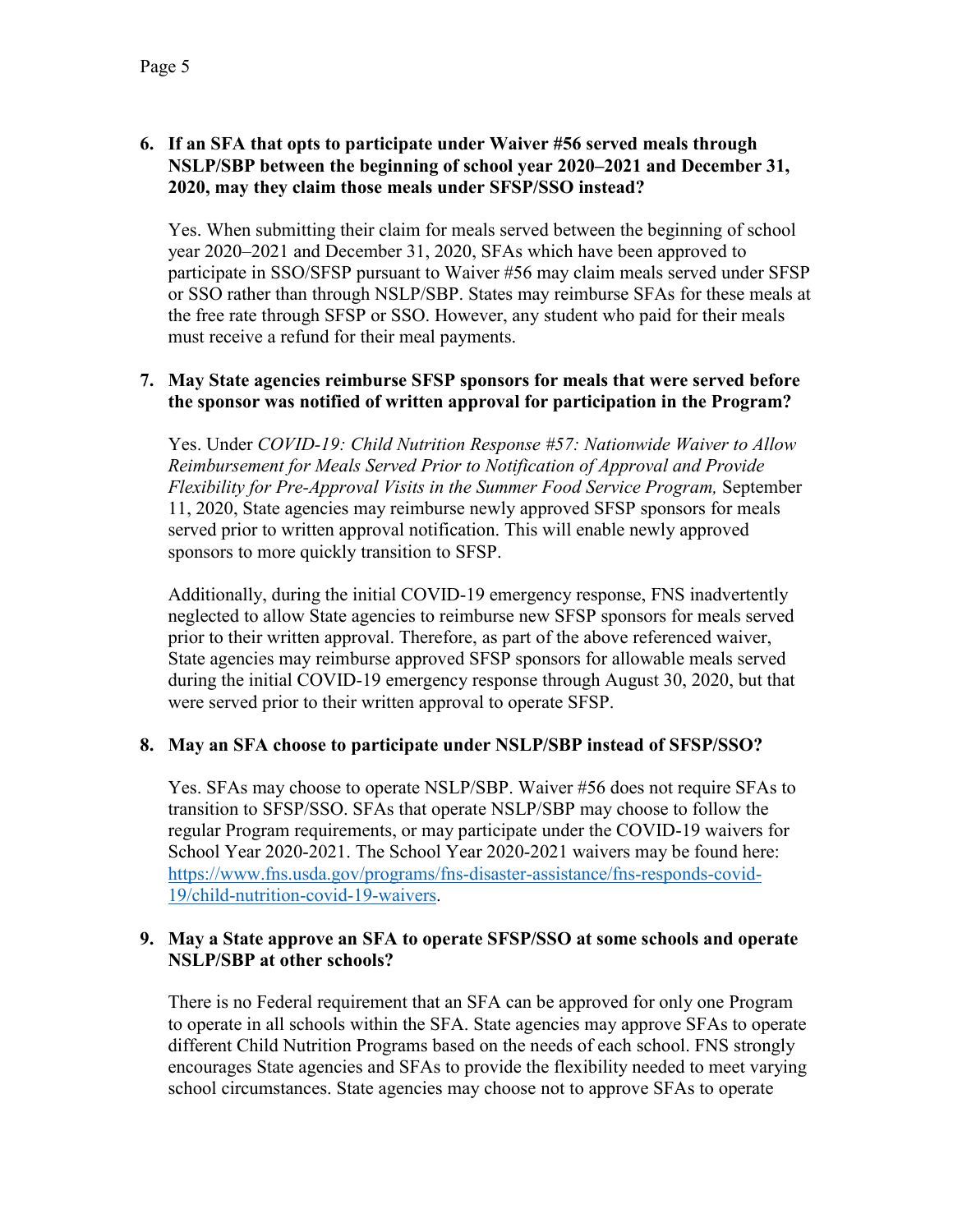different Child Nutrition Programs at their individual schools if operational impediments exist that would prevent them from effectively managing such arrangements.

## **10. Can SFAs operating SFSP/SSO under Waiver #56 serve weekend meals, and serve all children through age 18, regardless of whether the children are enrolled in the SFA?**

If the SFA's sites are approved as open sites, they must serve all children who request a meal from those sites. However, States, SFAs, and sponsors are encouraged to tailor their operations to the needs of the community, and State agencies should review sponsor plans with this in mind. SFAs also may elect to operate closed enrolled sites that serve only enrolled students. Additionally, meals may be offered on weekends and holidays, consistent with SFSP/SSO regulations. As a reminder, the continuation of Waiver #56 is contingent on the availability of funds.

### **11. If an SFA opts to participate under the non-congregate waivers for breakfast, is the SFA required to offer non-congregate meals for lunch?**

No. However, if a State agency has elected to use the non-congregate waiver (*COVID-19: Child Nutrition Response #33: Nationwide Waiver to Allow Noncongregate Feeding in the Child Nutrition Programs – Extension #4*)*,* schools that have elected to implement the waiver must offer the same meals to every enrolled student whether they attend virtually or in-person. This is consistent with the response to Question 1 of *SP 24-2020, CACFP 13-2020, SFSP 13-2020, Questions and Answers for the Child Nutrition Programs during School Year 2020-21 – #5*, issued August 21, 2020, [https://www.fns.usda.gov/disaster/pandemic/covid-19/questions](https://www.fns.usda.gov/disaster/pandemic/covid-19/questions-and-answers-child-nutrition-programs-during-sy-2020-21)[and-answers-child-nutrition-programs-during-sy-2020-21.](https://www.fns.usda.gov/disaster/pandemic/covid-19/questions-and-answers-child-nutrition-programs-during-sy-2020-21)

FNS strongly encourages schools to make meals available to all enrolled students. However, a school may decide to offer non-congregate meals only at breakfast, but not at lunch. In that case, non-congregate meals must be made available to all enrolled students at breakfast, but can be limited to those students attending school in person at lunch.

Also, please note that if meals are offered through the SFSP or SSO and the school is operating an open site, as defined under 7 CFR 225.2, the school must make meals available to all children who attend the site.

### **12. Can States approve new sites in areas that were previously being served under the State's plan for implementation of their individual area eligibility waiver? If so, do the sites have to be operated by the same sponsor?**

In moving forward with an extension of their area eligibility plan, States should prioritize ensuring that meal sites are targeting benefits to children in need. If